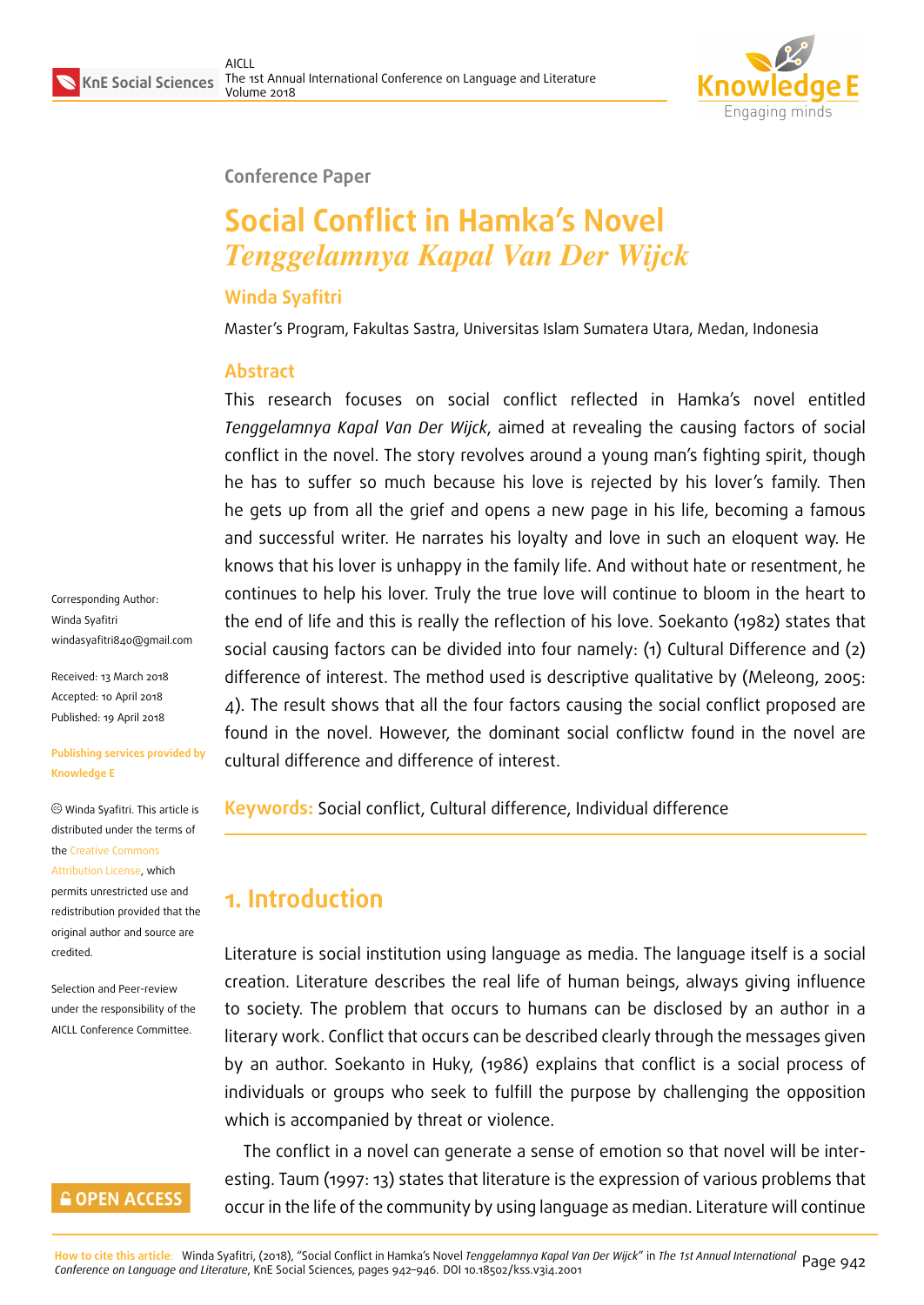

to grow every day because in life there must be a problem that may happen to person. One can describe the result of his observation from his experience into a work of art. This will describe a person's feeling.

The novel *Tenggelamnya Kapal Van Der Wijck* narrates the life of the main character opposed in *Minangkabau* because of the cultural difference and social status. When he wants to get married with a *Minang* girl, he is opposed because of matrilineal system and low status social and he is underestimated by the girl's family but he has a great spirit to change the social status.

Nurgiyantoro (2009: 124) claims that conflict occurred due to social interaction between individuals, or problems occured due to the relationship of individual. Walgito (2004) states that frustation occured because of conflict occured in life. A lot of human beings certainly ever have conflicts in their life. Conflict can make human frustated. Based on the explanation above, the purposes of this research are (1) to describe the cultural difference and (2) to describe the difference of interest.

### **2. Literature Review**

Wiyatmi (2006: 79) states that conflict in Literature refers to a series of exploitable images based on a plot explaining the various types of challenges of protagonists' face in literature. The meme replaces the images of the comic with something in popular culture. It is a necessary element of any story, driving the narrative forward and compelling the reader to stay up all night reading in hopes of some sort of closure. Most stories are written to have characters, a setting and a plot, but what sets apart a truly great story from the one that might not finish reading is conflict. And this is supported by Soekanto (1982) stating that conflict is a social process of individuals or groups trying to get their aims in life.

Basically, one can define conflict as a struggle between opposing forces, two characters, a character and nature, or even an internal struggle and conflict provides a level of tragedy into a story that engages the reader and makes him or her invested in finding out what happens. Walgito (2004) claims that the factors which may cause conflict to happen are: (1) culture difference: conflict that occurs owing to cultural context, and (2) difference of interest: this is a matter of one's or a group's interest in a certain purpose.

# **3. Research Method**

This type of research is qualitative research by using descriptive method and this is stated by Bogdan and Taylor in Meleong (2005: 4) that the research intends to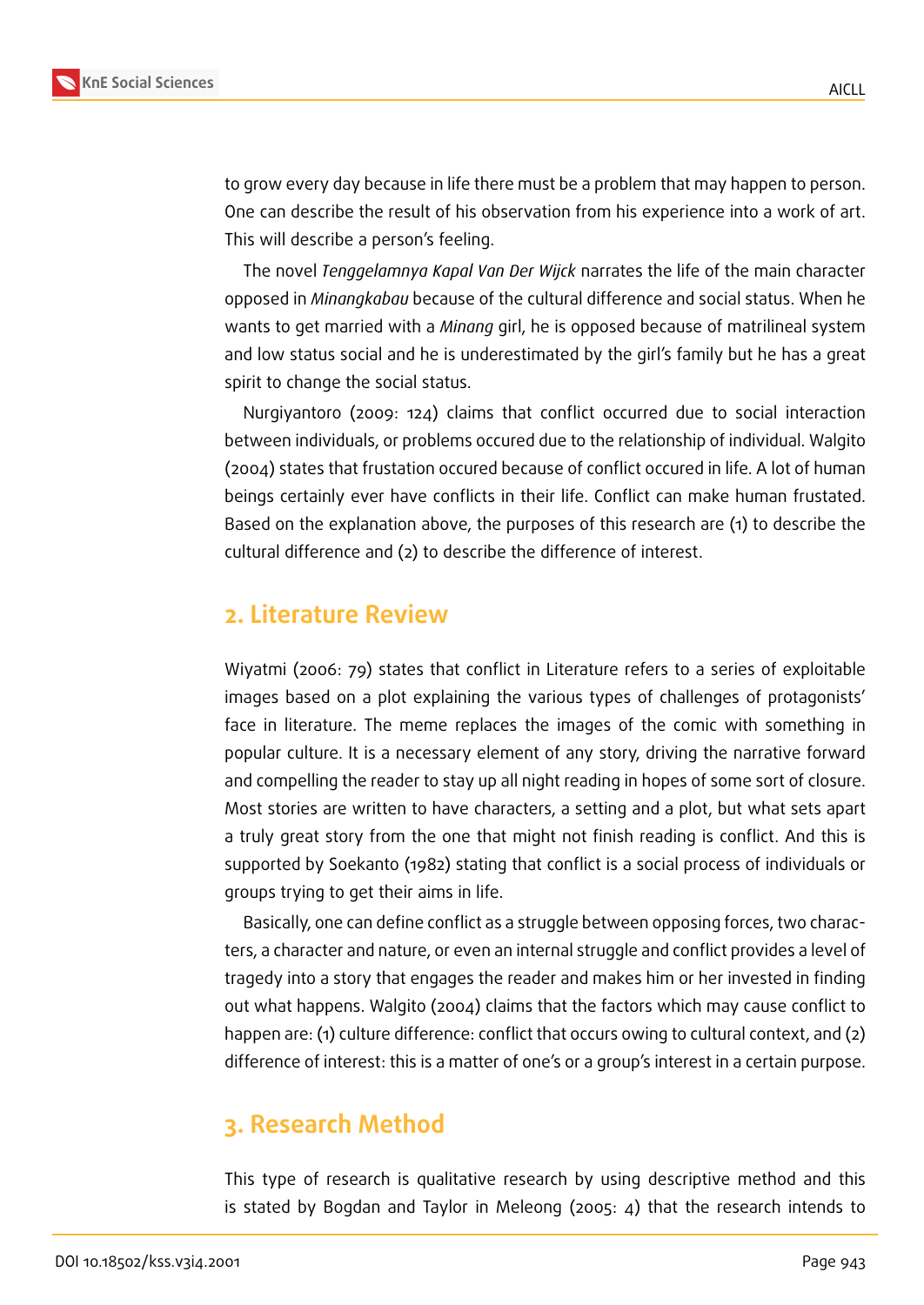

understand the phenomenon of experiences in descriptive holistic way in the form of words, and language, at a specific context. It means that the research is not too focused in numeral but in imagination of the concept of discussion to give the conclusion through the specific characteristic in a text with systematic objective.

# **4. Discussion**

### **4.1. Cultural difference**

Cultural diffrence can be seen in the novel *Tenggelammnya Kapal Van Der Wijck*. The conflict occurs when the relationship of love between Zainuddin and Hayati is known by Hayati's family that is his sweet heart. Hayati's family cannot accept Zainuddin because he is deemed to be in a low social standing with no clear cultural background. Then Zainuddin is not born of a true *Minang* family. His mother does not come from *Minang* family, and as the people of *Minangkabau* holds a matrilineal system, automatically Zainuddin is considered to an outcast, though his father is a *Minang* man.

"He has no clear cultural background; in fact, an outcast. He cannot be called *Minang* man; while Hayati comes from a noble family. Their descendants are far different and they are surely not matched. When they get married, there will be a disaster not only for their families but for the whole people here. Everyone will get a bad fate owing to their marriage. Therefore, they should not get married". (Hamka, 1984: 56)

Owing to cultural difference, Zainuddin has to let Hayati go and he has to end his love to Hayati as nearly everyone there opposes their relationship. Then the people cannot easily abandon their tradition that has been passed down from one generation to another.

"His father is of the same line with us", said a young woman, "Do not talk further of this matter. You do not know how important our custom is to us. It has been given to us from such a long generation before us and we have to preserve it. We know that his father is Batipuh but unluckily his mother is coming from nowhere, a place unknown to everyone of us here. This is really complicated. Personally, I don't want to his sister-in-law". (Hamka, 1984: 58)

Cultural identity is very important for the people of *Minang*, especially at that time. And owing to the unclear status of Zainuddin, he is easily opposed and rejected by the family of Hayati as well as by the community. People are jeering at him by saying that his mother comes from nowhere; though they also know that Zainuddin's mother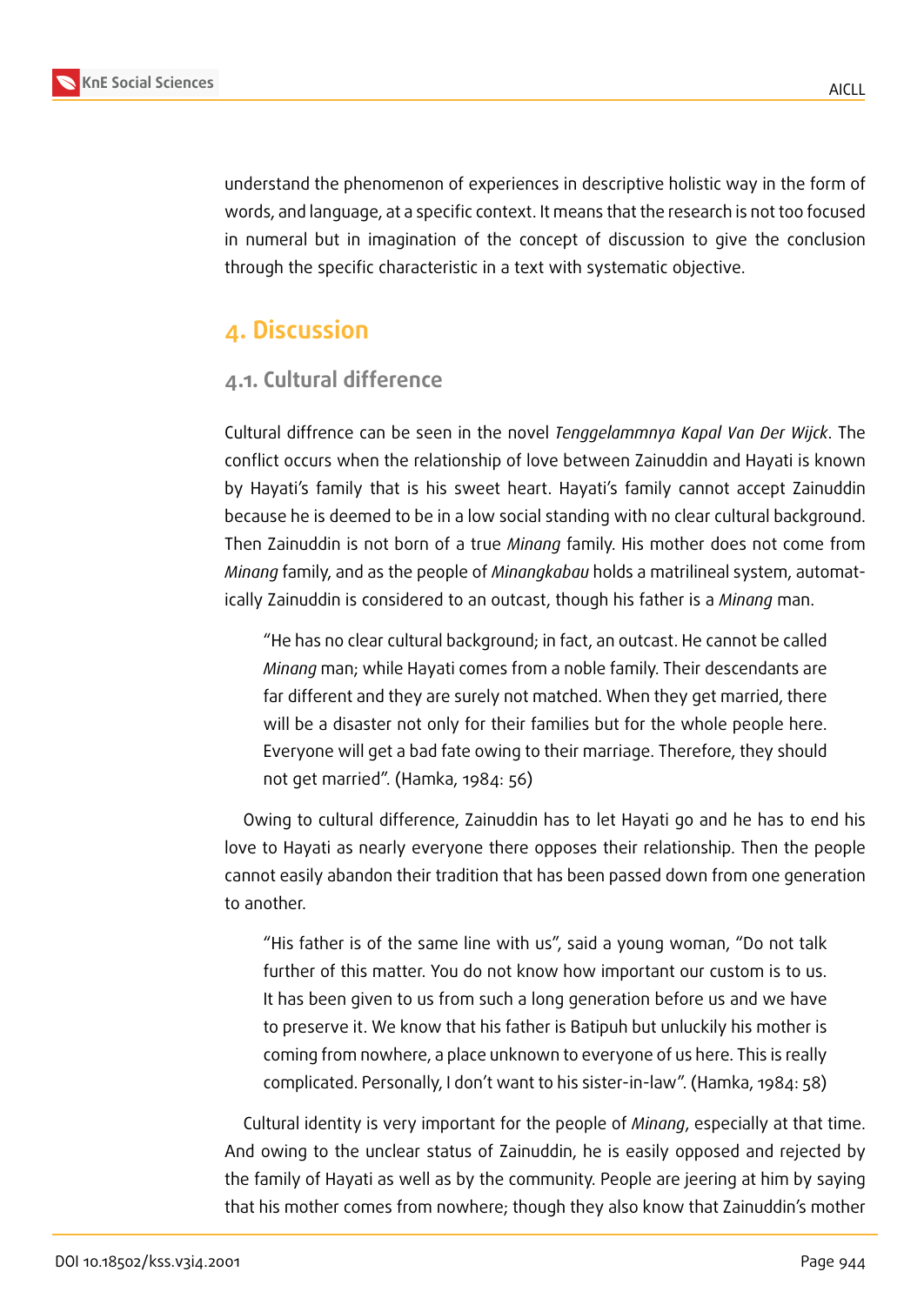

comes from Makassar. But for the sake of their custom preservation, they are ready to do anything, though they have to deny a reality.

#### **4.2. Difference of interest**

In novel *Tenggelamnya Kapal Van Der Wejck* it is seen that Zainuddin is not a wealthy person while Hayati comes from a rich family. Apart from having cultural difference, there is also a matter of interest in the rejection of Zainuddin by Hayati's family.

"You have to realize and remember well the husband to be that you are going to marry," said the mother. "He is coming from a poor family and his cultural background, as said by many, is revealed. What do you expect from his? Do you think that he will be able to support you financially? There is Azis, who is going to propose you, why then? Choosing someone that is not clear?" (Hamka, 1984: 53)

Hayati knows that Zainuddin is driven out by her mother, but Hayati tries to defend Zainuddin. But Hayati's mother keeps on saying that she dislikes Zainuddin as she thinks that Zainuddin is inappropriate for Hayati. Zinuddin is poor so Hayati's mother drives him out. And Zainuddin hears that Hayati will be married to a man named Azis, a rich man.

Zainuddin gets dissapointed and is hurt so he loses the spirit of life. Fortunately, his friend approaches him and gives support to him. His true friend, Muluk, asks Zainuddin to go to Java and learn to become a writer. And finally, Zainuddin accepts his friend's idea and to everyone's surprise, Zainuddin becomes a famous writer, leading a prosperous life.

# **5. Conclusions**

Zainuddin's father comes from Minang and his mother from Bugis. At that time, the structure of *Minang* people manages the ancestry from maternal lineage. However, Zainuddin strengthens his heart to remain there with a beautiful girl named Hayati. Zainuddin's descendant is again being the obstacle of their romance. Zainuddin is forced to leave the village because their relationship deemed unfit. However, Zainuddin and Hayati promise to love each other.

The problems get bigger when Hayati is proposed by a wealthy man of pure Minang descent, Aziz. Forced by her family, Hayati accepts the proposal and breaks her relationship with Zainuddin. Zainuddin chooses to leave *Minang* and ventured to Java after